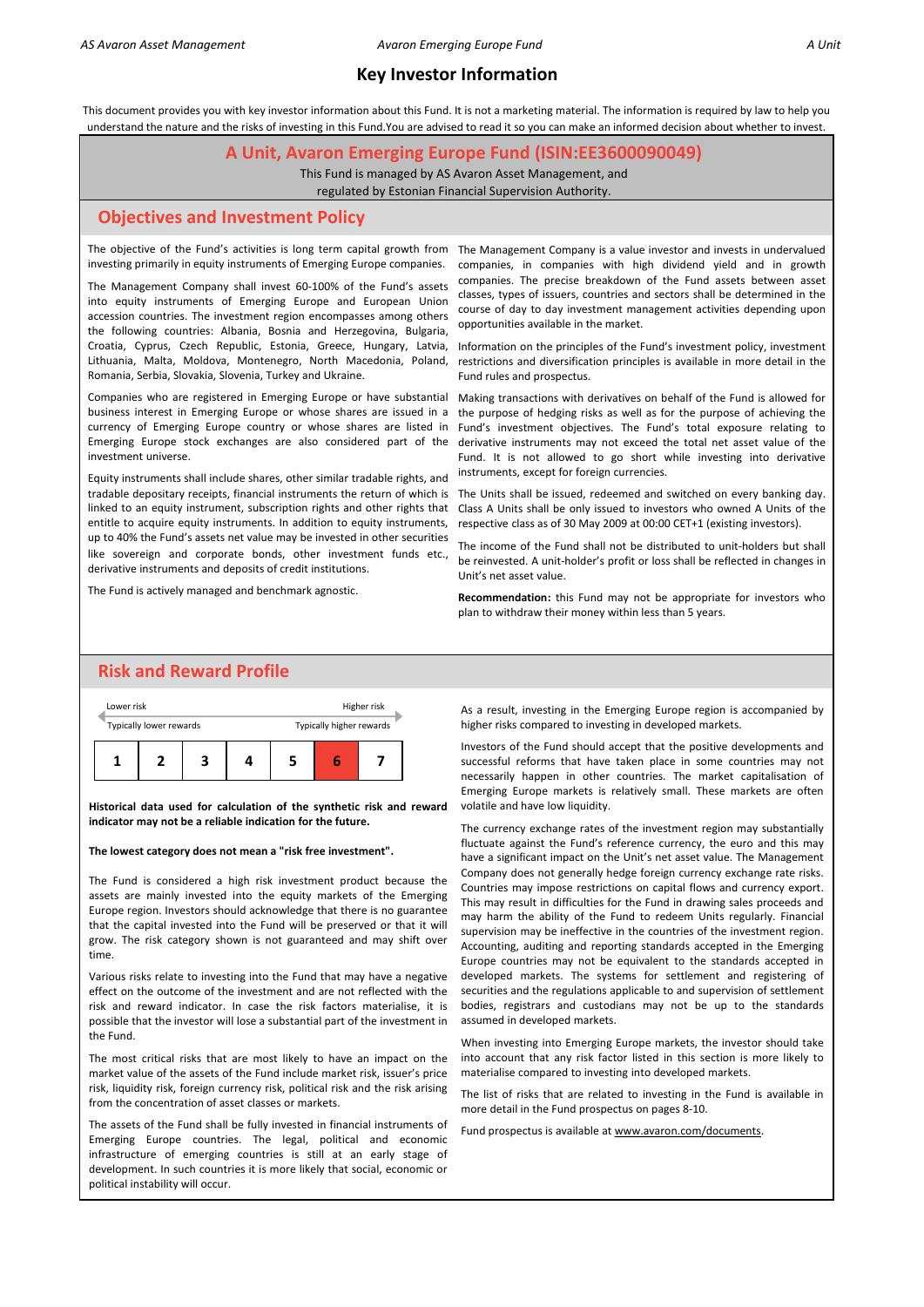The charges you pay are used to pay the costs of running the Fund, including the costs of marketing and distributing it. These charges reduce the potential growth of your investment.

| One-off charges taken before or after you invest |      |  |
|--------------------------------------------------|------|--|
| <b>Entry charge</b>                              | none |  |
| <b>Exit charge</b>                               | none |  |
|                                                  |      |  |

Charges taken from the Fund over a year **Ongoing charge 2.22%** 

Charges taken from the Fund under certain specific conditions **Performance fee** none

#### ▪ The **ongoing charge** figure is based on expenses for the year 2021. It includes management fee, custody fee, expenses related to keeping the register of the Units, Fund administration fees, expenses related to auditing the Fund. This figure may vary from year to year.

For more information about charges, please see page 14 of the Fund prospectus.

Fund prospectus is available at www.avaron.com/documents.

## **Past Performance**



results.

Past performance figure includes portfolio transaction costs, management fee, performance fee, custody fee, expenses related to keeping the register of the Units, fund administration fees, expenses related to auditing the Fund. Performance figure excludes entry and exit charges.

Fund was launched on 23 April 2007.

Past performance has been calculated in euros.

# **Practical information**

- Depositary is Swedbank AS (reg.no. 10060701).
- Fund rules and prospectus, annual and semi-annual reports are available free of charge at the Management Company's web page www.avaron.com/documents or by request from the Management Company.
- Description of the Management Company's remuneration policy, including information regarding the principles of calculating and persons responsible for determining the remuneration, is available at the Management Company's website www.avaron.com. The description of the remuneration policy in form of a paper copy is made available to the investors at the registered office of the Management company upon request.
- The Management Company has outsourced the keeping account of the Fund's assets, organising the accounting of the Fund and determining the Fund's net asset value to Swedbank AS (reg.no. 10060701). The calculation of net asset value, subscription and redemption price of a Unit are done at least once for each banking day on the following banking day no later than 4.30 PM CET+1. The Management Company verifies calculations and discloses the information at its web site www.avaron.com.
- If a unit-holder is a taxable person, gains from Units may be taxable. The Management Company does not withhold any taxes on gains earned from Units. Declaring such gains in the tax declaration of accounting period is an obligation of a unit-holder. The tax system applicable to an investor may depend on the investor's residence for tax purposes, legal set-up and other circumstances. We advise to consult a professional tax advisor.
- AS Avaron Asset Management may be held liable solely on the basis of any statement contained in this document that is misleading, inaccurate or inconsistent with the relevant parts of the prospectus for the Fund.

This Fund is authorised in Estonia and regulated by Estonian Financial Supervision Authority. AS Avaron Asset Management is authorised in Estonia and regulated by Estonian Financial Supervision Authority.

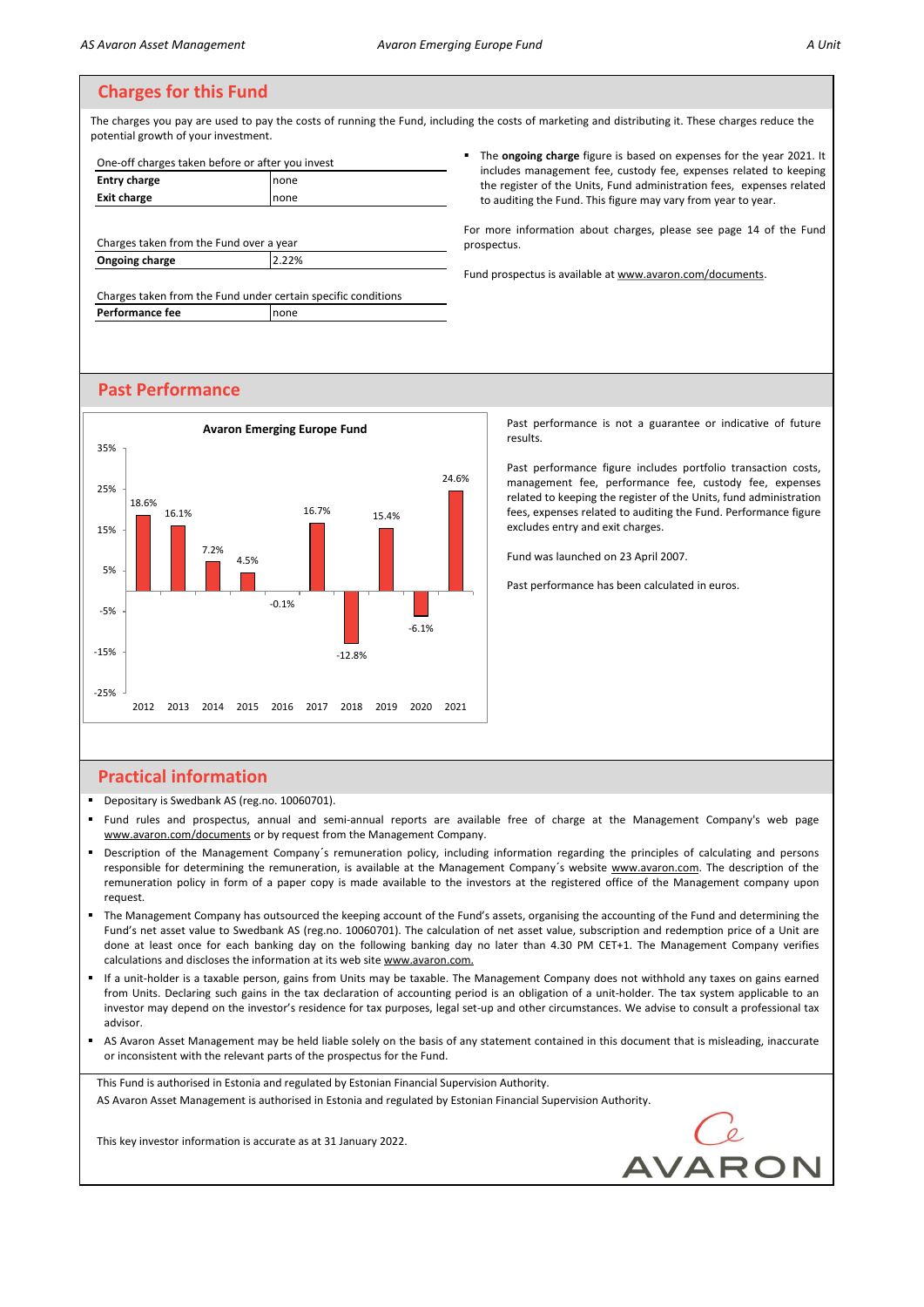This document provides you with key investor information about this Fund. It is not marketing material. The information is required by law to help you understand the nature and the risks of investing in this Fund.You are advised to read it so you can make an informed decision about whether to invest.

#### **B Unit, Avaron Emerging Europe Fund (ISIN:EE3600090056)**

This Fund is managed by AS Avaron Asset Management, and

regulated by Estonian Financial Supervision Authority.

#### **Objectives and Investment Policy**

The objective of the Fund's activities is long term capital growth from The Management Company is a value investor and invests in undervalued investing primarily in equity instruments of Emerging Europe companies.

The Management Company shall invest 60-100% of the Fund's assets into equity instruments of Emerging Europe and European Union accession countries. The investment region encompasses among others the following countries: Albania, Bosnia and Herzegovina, Bulgaria, Lithuania, Malta, Moldova, Montenegro, North Macedonia, Poland, Romania, Serbia, Slovakia, Slovenia, Turkey and Ukraine.

investment universe.

tradable depositary receipts, financial instruments the return of which is The Units shall be issued, redeemed and switched on every banking day. Equity instruments shall include shares, other similar tradable rights, and entitle to acquire equity instruments. In addition to equity instruments, up to 40% the Fund's assets net value may be invested in other securities derivative instruments and deposits of credit institutions.

The Fund is actively managed and benchmark agnostic.

companies, in companies with high dividend yield and in growth companies. The precise breakdown of the Fund assets between asset classes, types of issuers, countries and sectors shall be determined in the course of day to day investment management activities depending upon opportunities available in the market.

Croatia, Cyprus, Czech Republic, Estonia, Greece, Hungary, Latvia, Information on the principles of the Fund's investment policy, investment restrictions and diversification principles is available in more detail in the Fund rules and prospectus.

Companies who are registered in Emerging Europe or have substantial Making transactions with derivatives on behalf of the Fund is allowed for business interest in Emerging Europe or whose shares are issued in a the purpose of hedging risks as well as for the purpose of achieving the currency of Emerging Europe country or whose shares are listed in Fund's investment objectives. The Fund's total exposure relating to Emerging Europe stock exchanges are also considered part of the derivative instruments may not exceed the total net asset value of the Fund. It is not allowed to go short while investing into derivative instruments, except for foreign currencies.

linked to an equity instrument, subscription rights and other rights that Class B Units shall be only issued to investors who owned Units of the respective class as of 30 May at 00:00 CET+1 (existing investors).

The income of the Fund shall not be distributed to unit-holders but shall like sovereign and corporate bonds, other investment funds etc., be reinvested. A unit-holder's profit or loss shall be reflected in changes in Unit's net asset value.

> **Recommendation:** this Fund may not be appropriate for investors who plan to withdraw their money within less than 5 years.

# **Risk and Reward Profile**



**Historical data used for calculation of the synthetic risk and reward indicator may not be a reliable indication for the future.**

#### **The lowest category does not mean a "risk free investment".**

The Fund is considered a high risk investment product because the assets are mainly invested into the equity markets of the Emerging Europe region. Investors should acknowledge that there is no guarantee that the capital invested into the Fund will be preserved or that it will grow. The risk category shown is not guaranteed and may shift over time.

Various risks relate to investing into the Fund that may have a negative effect on the outcome of the investment and are not reflected with the risk and reward indicator. In case the risk factors materialise, it is possible that the investor will lose a substantial part of the investment in the Fund.

The most critical risks that are most likely to have an impact on the market value of the assets of the Fund include market risk, issuer's price risk, liquidity risk, foreign currency risk, political risk and the risk arising from the concentration of asset classes or markets.

The assets of the Fund shall be fully invested in financial instruments of Emerging Europe countries. The legal, political and economic infrastructure of emerging countries is still at an early stage of development. In such countries it is more likely that social, economic or political instability will occur.

As a result, investing in the Emerging Europe region is accompanied by higher risks compared to investing in developed markets.

Investors of the Fund should accept that the positive developments and successful reforms that have taken place in some countries may not necessarily happen in other countries. The market capitalisation of Emerging Europe markets is relatively small. These markets are often volatile and have low liquidity.

The currency exchange rates of the investment region may substantially fluctuate against the Fund's reference currency, the euro and this may have a significant impact on the Unit's net asset value. The Management Company does not generally hedge foreign currency exchange rate risks. Countries may impose restrictions on capital flows and currency export. This may result in difficulties for the Fund in drawing sales proceeds and may harm the ability of the Fund to redeem Units regularly. Financial supervision may be ineffective in the countries of the investment region. Accounting, auditing and reporting standards accepted in the Emerging Europe countries may not be equivalent to the standards accepted in developed markets. The systems for settlement and registering of securities and the regulations applicable to and supervision of settlement bodies, registrars and custodians may not be up to the standards assumed in developed markets.

When investing into Emerging Europe markets, the investor should take into account that any risk factor listed in this section is more likely to materialise compared to investing into developed markets.

The list of risks that are related to investing in the Fund is available in more detail in the Fund prospectus on pages 8-10.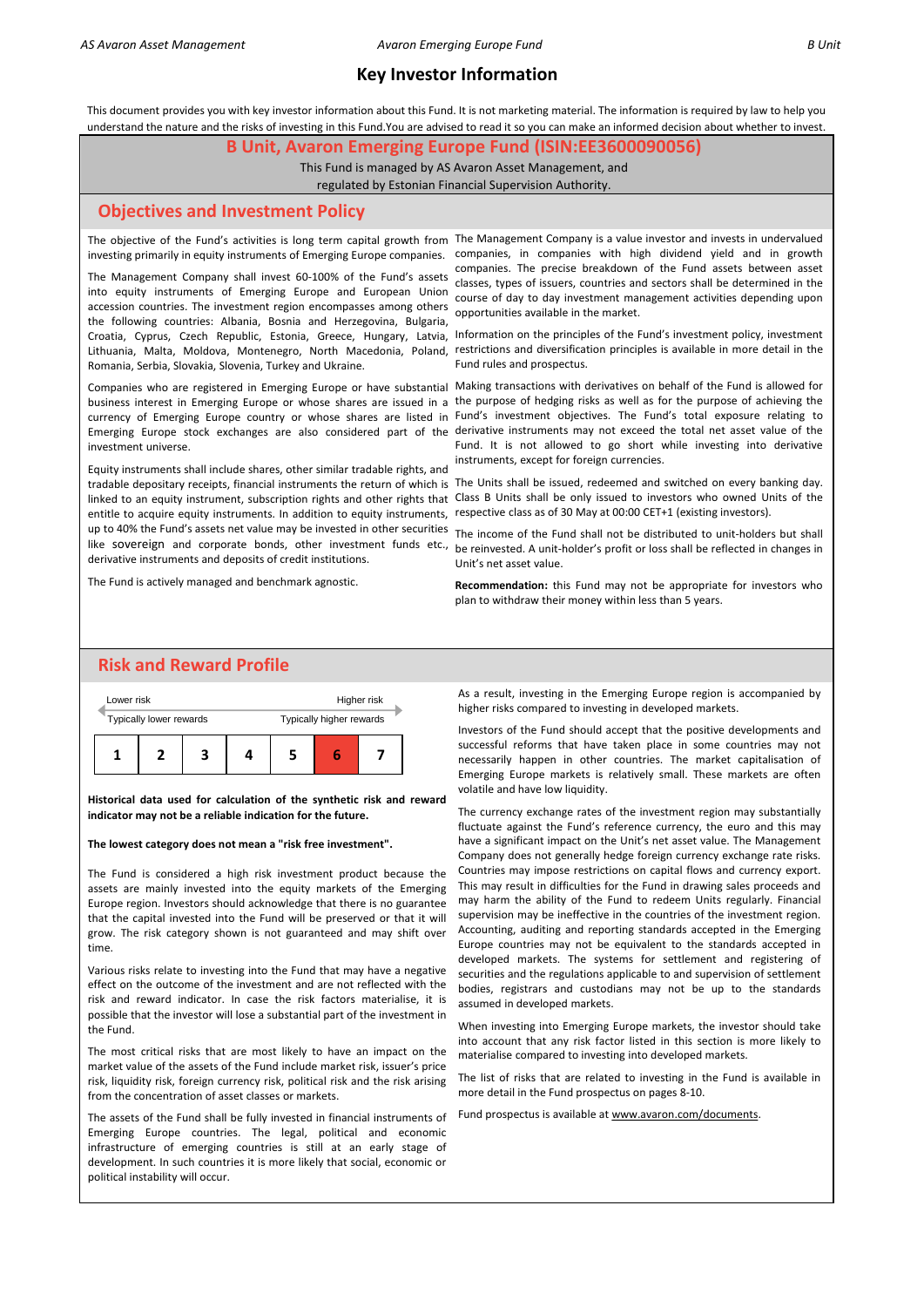The charges you pay are used to pay the costs of running the Fund, including the costs of marketing and distributing it. These charges reduce the potential growth of your investment. ▪ The **ongoing charge** figure is based on expenses for the year 2021. It

| none |  |
|------|--|
| none |  |
|      |  |
|      |  |
|      |  |

n from the **Ongoing charge** 1.72%

Charges taken from the Fund under certain specific conditions **Performance fee** none

## the register of the Units, Fund administration fees, expenses related to auditing the Fund. This figure may vary from year to year. For more information about charges, please see page 14 of the Fund prospectus.

includes management fee, custody fee, expenses related to keeping

Fund prospectus is available at www.avaron.com/documents.

# **Past Performance**



**Practical information**

- Depositary is Swedbank AS (reg.no. 10060701).
- Fund rules and prospectus, annual and semi-annual reports are available free of charge at the Management Company's web page www.avaron.com/documents or by request from the Management Company.
- Description of the Management Company's remuneration policy, including information regarding the principles of calculating and persons responsible for determining the remuneration, is available at the Management Company's website www.avaron.com. The description of the remuneration policy in form of a paper copy is made available to the investors at the registered office of the Management company upon request.
- " The Management Company has outsourced the keeping account of the Fund's assets, organising the accounting of the Fund and determining the Fund's net asset value to Swedbank AS (reg.no. 10060701). The calculation of net asset value, subscription and redemption price of a Unit are done at least once for each banking day on the following banking day no later than 4.30 PM CET+1. The Management Company verifies calculations and discloses the information at its web site www.avaron.com.
- If a unit-holder is a taxable person, gains from Units may be taxable. The Management Company does not withhold any taxes on gains earned from Units. Declaring such gains in the tax declaration of accounting period is an obligation of a unit-holder. The tax system applicable to an investor may depend on the investor's residence for tax purposes, legal set-up and other circumstances. We advise to consult a professional tax advisor.
- AS Avaron Asset Management may be held liable solely on the basis of any statement contained in this document that is misleading, inaccurate or inconsistent with the relevant parts of the prospectus for the Fund.

This Fund is authorised in Estonia and regulated by Estonian Financial Supervision Authority.

AS Avaron Asset Management is authorised in Estonia and regulated by Estonian Financial Supervision Authority.

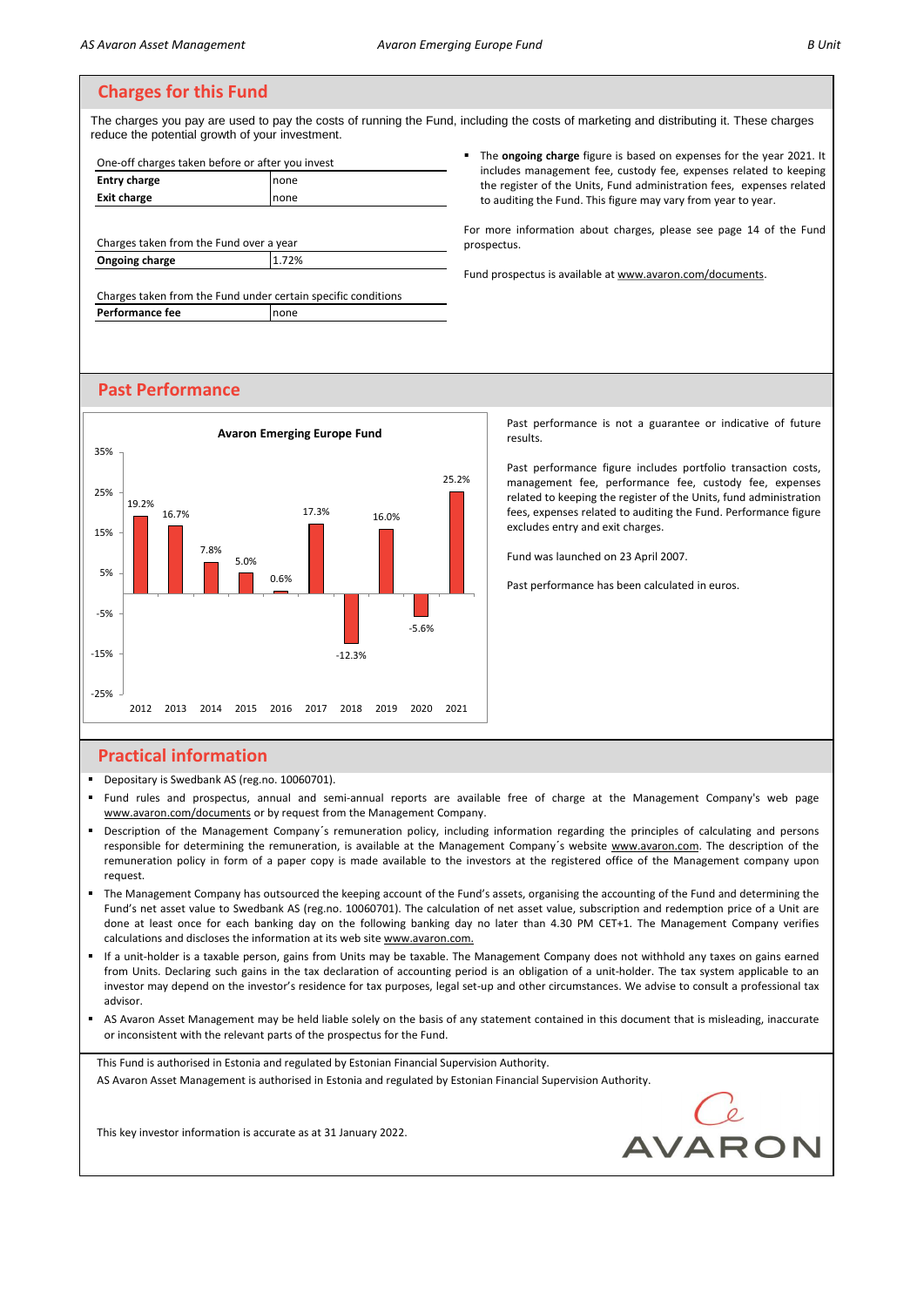This document provides you with key investor information about this Fund. It is not marketing material. The information is required by law to help you understand the nature and the risks of investing in this Fund.You are advised to read it so you can make an informed decision about whether to invest.

#### **C Unit, Avaron Emerging Europe Fund (ISIN:EE3600102901)**

This Fund is managed by AS Avaron Asset Management, and regulated by Estonian Financial Supervision Authority.

# **Objectives and Investment Policy**

The objective of the Fund's activities is long term capital growth from The Management Company is a value investor and invests in undervalued investing primarily in equity instruments of Emerging Europe companies.

The Management Company shall invest 60-100% of the Fund's assets into equity instruments of Emerging Europe and European Union accession countries. The investment region encompasses among others the following countries: Albania, Bosnia and Herzegovina, Bulgaria, Croatia, Cyprus, Czech Republic, Estonia, Greece, Hungary, Latvia, Romania, Serbia, Slovakia, Slovenia, Turkey and Ukraine.

Companies who are registered in Emerging Europe or have substantial Emerging Europe stock exchanges are also considered part of the investment universe.

Equity instruments shall include shares, other similar tradable rights, and tradable depositary receipts, financial instruments the return of which is linked to an equity instrument, subscription rights and other rights that entitle to acquire equity instruments. In addition to equity instruments, up to 40% the Fund's assets net value may be invested in other securities like sovereign and corporate bonds, other investment funds etc., derivative instruments and deposits of credit institutions.

The Fund is actively managed and benchmark agnostic.

companies, in companies with high dividend yield and in growth companies. The precise breakdown of the Fund assets between asset classes, types of issuers, countries and sectors shall be determined in the course of day to day investment management activities depending upon opportunities available in the market.

Information on the principles of the Fund's investment policy, investment Lithuania, Malta, Moldova, Montenegro, North Macedonia, Poland, restrictions and diversification principles is available in more detail in the Fund rules and prospectus.

Making transactions with derivatives on behalf of the Fund is allowed for business interest in Emerging Europe or whose shares are issued in a the purpose of hedging risks as well as for the purpose of achieving the currency of Emerging Europe country or whose shares are listed in Fund's investment objectives. The Fund's total exposure relating to derivative instruments may not exceed the total net asset value of the Fund. It is not allowed to go short while investing into derivative instruments, except for foreign currencies.

> The Units shall be issued, redeemed and switched on every banking day. The minimum initial subscription amount of C Units is 500,000 EUR.

> The income of the Fund shall not be distributed to unit-holders but shall be reinvested. A unit-holder's profit or loss shall be reflected in changes in Unit's net asset value.

> **Recommendation:** this Fund may not be appropriate for investors who plan to withdraw their money within less than 5 years.

# **Risk and Reward Profile**



**Historical data used for calculation of the synthetic risk and reward indicator may not be a reliable indication for the future.**

#### **The lowest category does not mean a "risk free investment".**

The Fund is considered a high risk investment product because the assets are mainly invested into the equity markets of the Emerging Europe region. Investors should acknowledge that there is no guarantee that the capital invested into the Fund will be preserved or that it will grow. The risk category shown is not guaranteed and may shift over time.

Various risks relate to investing into the Fund that may have a negative effect on the outcome of the investment and are not reflected with the risk and reward indicator. In case the risk factors materialise, it is possible that the investor will lose a substantial part of the investment in the Fund.

The most critical risks that are most likely to have an impact on the market value of the assets of the Fund include market risk, issuer's price risk, liquidity risk, foreign currency risk, political risk and the risk arising from the concentration of asset classes or markets.

The assets of the Fund shall be fully invested in financial instruments of Emerging Europe countries. The legal, political and economic infrastructure of emerging countries is still at an early stage of development. In such countries it is more likely that social, economic or political instability will occur.

As a result, investing in the Emerging Europe region is accompanied by higher risks compared to investing in developed markets.

Investors of the Fund should accept that the positive developments and successful reforms that have taken place in some countries may not necessarily happen in other countries. The market capitalisation of Emerging Europe markets is relatively small. These markets are often volatile and have low liquidity.

The currency exchange rates of the investment region may substantially fluctuate against the Fund's reference currency, the euro and this may have a significant impact on the Unit's net asset value. The Management Company does not generally hedge foreign currency exchange rate risks. Countries may impose restrictions on capital flows and currency export. This may result in difficulties for the Fund in drawing sales proceeds and may harm the ability of the Fund to redeem Units regularly. Financial supervision may be ineffective in the countries of the investment region. Accounting, auditing and reporting standards accepted in the Emerging Europe countries may not be equivalent to the standards accepted in developed markets. The systems for settlement and registering of securities and the regulations applicable to and supervision of settlement bodies, registrars and custodians may not be up to the standards assumed in developed markets.

When investing into Emerging Europe markets, the investor should take into account that any risk factor listed in this section is more likely to materialise compared to investing into developed markets.

The list of risks that are related to investing in the Fund is available in more detail in the Fund prospectus on pages 8-10.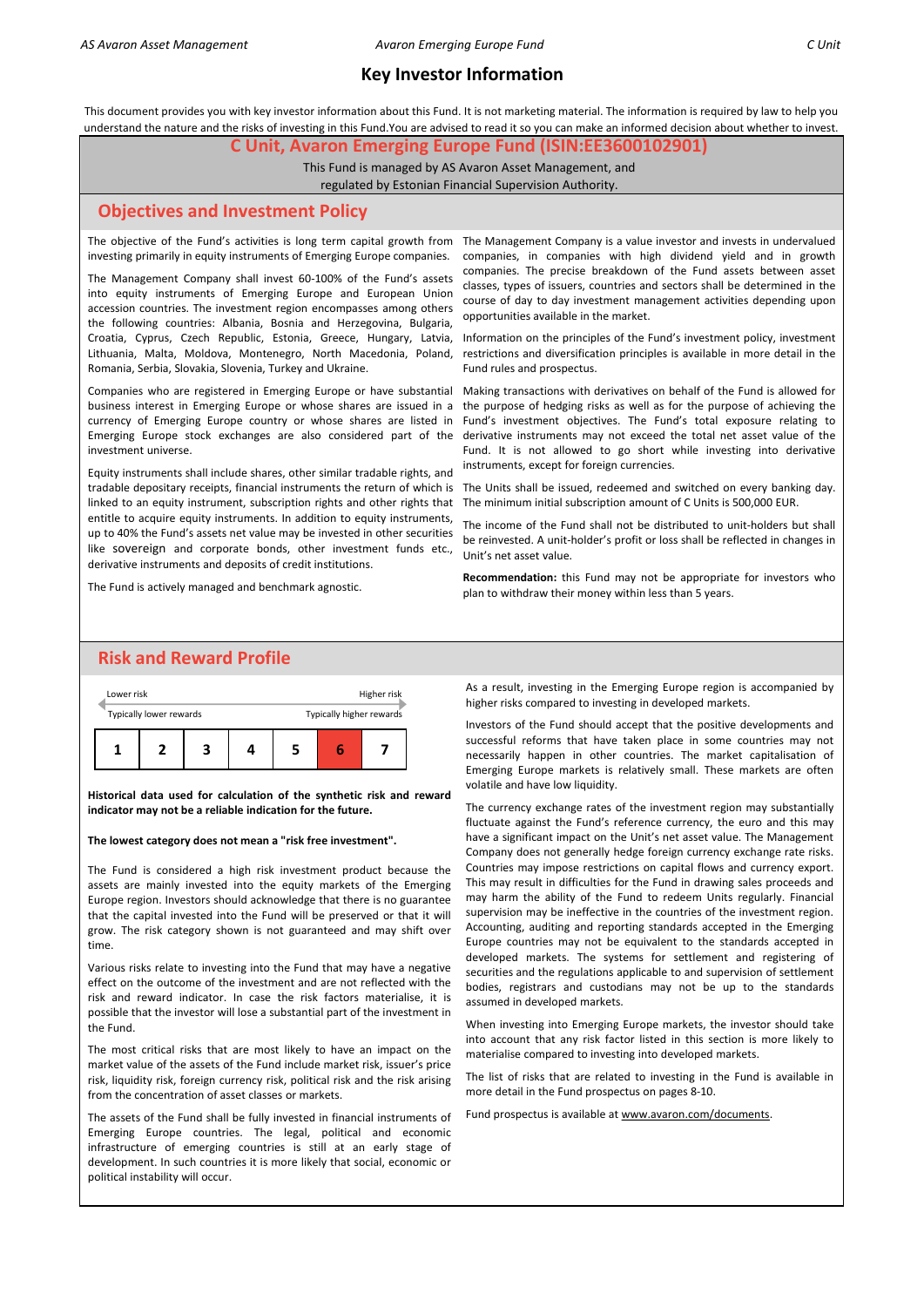The charges you pay are used to pay the costs of running the Fund, including the costs of marketing and distributing it. These charges reduce the potential growth of your investment.

| One-off charges taken before or after you invest |       |  |  |
|--------------------------------------------------|-------|--|--|
| <b>Entry charge</b>                              | none  |  |  |
| <b>Exit charge</b>                               | none  |  |  |
|                                                  |       |  |  |
| Charges taken from the Fund over a year          |       |  |  |
| Ongoing charge                                   | 1.62% |  |  |

Charges taken from the Fund under certain specific conditions **Performance fee** none

▪ The **ongoing charge** figure is based on expenses for the year 2021. It includes management fee, custody fee, expenses related to keeping the register of the Units, Fund administration fees, expenses related to auditing the Fund. This figure may vary from year to year.

For more information about charges, please see page 14 of the Fund prospectus.

Fund prospectus is available at www.avaron.com/documents.

# **Past Performance**



Past performance is not a guarantee or indicative of future results.

Fund was launched on 23 April 2007, C Units were issued on 8 September 2009.

Past performance figure includes portfolio transaction costs, management fee, performance fee, custody fee, expenses related to keeping the register of the Units, fund administration fees, expenses related to auditing the Fund. Performance figure excludes entry and exit charges.

Past performance has been calculated in euros.

# **Practical information**

▪ Depositary is Swedbank AS (reg.no. 10060701).

This key investor information is accurate as at 31 January 2022.

- Fund rules and prospectus, annual and semi-annual reports are available free of charge at the Management Company's web page www.avaron.com/documents or by request from the Management Company.
- Description of the Management Company's remuneration policy, including information regarding the principles of calculating and persons responsible for determining the remuneration, is available at the Management Company's website www.avaron.com. The description of the remuneration policy in form of a paper copy is made available to the investors at the registered office of the Management company upon request.
- The Management Company has outsourced the keeping account of the Fund's assets, organising the accounting of the Fund and determining the Fund's net asset value to Swedbank AS (reg.no. 10060701). The calculation of net asset value, subscription and redemption price of a Unit are done at least once for each banking day on the following banking day no later than 4.30 PM CET+1. The Management Company verifies calculations and discloses the information at its web site www.avaron.com.
- If a unit-holder is a taxable person, gains from Units may be taxable. The Management Company does not withhold any taxes on gains earned from Units. Declaring such gains in the tax declaration of accounting period is an obligation of a unit-holder. The tax system applicable to an investor may depend on the investor's residence for tax purposes, legal set-up and other circumstances. We advise to consult a professional tax advisor.
- AS Avaron Asset Management may be held liable solely on the basis of any statement contained in this document that is misleading, inaccurate or inconsistent with the relevant parts of the prospectus for the Fund.

This Fund is authorised in Estonia and regulated by Estonian Financial Supervision Authority. AS Avaron Asset Management is authorised in Estonia and regulated by Estonian Financial Supervision Authority.

AVARON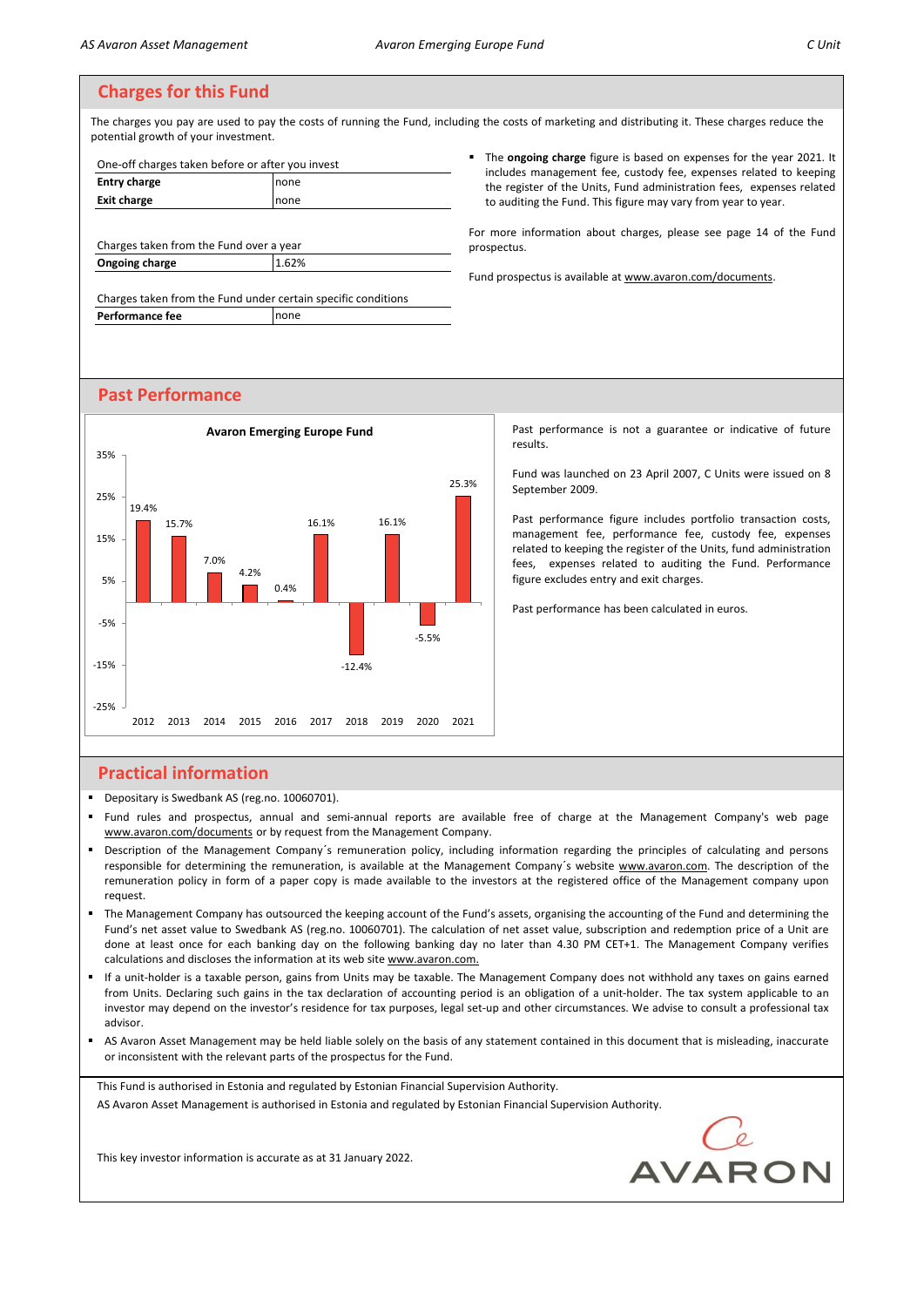This document provides you with key investor information about this Fund. It is not marketing material. The information is required by law to help you understand the nature and the risks of investing in this Fund.You are advised to read it so you can make an informed decision about whether to

invest.

### **D Unit, Avaron Emerging Europe Fund (ISIN:EE3600108866)**

This Fund is managed by AS Avaron Asset Management, and

regulated by Estonian Financial Supervision Authority.

#### **Objectives and Investment Policy**

companies.

Lithuania, Malta, Moldova, Montenegro, North Macedonia, Poland, Fund rules and prospectus. The Management Company shall invest 60-100% of the Fund's assets into equity instruments of Emerging Europe and European Union accession countries. The investment region encompasses among others the following countries: Albania, Bosnia and Herzegovina, Bulgaria, Croatia, Cyprus, Czech Republic, Estonia, Greece, Hungary, Latvia, Romania, Serbia, Slovakia, Slovenia, Turkey and Ukraine.

Companies who are registered in Emerging Europe or have substantial business interest in Emerging Europe or whose shares are issued in a currency of Emerging Europe country or whose shares are listed in Emerging Europe stock exchanges are also considered part of the investment universe.

Equity instruments shall include shares, other similar tradable rights, and tradable depositary receipts, financial instruments the return of which is linked to an equity instrument, subscription rights and other rights that entitle to acquire equity instruments. In addition to equity instruments, up to 40% the Fund's assets net value may be invested in other securities like sovereign and corporate bonds, other investment funds etc., derivative instruments and deposits of credit institutions.

The objective of the Fund's activities is long term capital growth from The Management Company is a value investor and invests in undervalued investing primarily in equity instruments of Emerging Europe companies, in companies with high dividend yield and in growth companies. The precise breakdown of the Fund assets between asset classes, types of issuers, countries and sectors shall be determined in the course of day to day investment management activities depending upon opportunities available in the market.

> Information on the principles of the Fund's investment policy, investment restrictions and diversification principles is available in more detail in the

> Making transactions with derivatives on behalf of the Fund is allowed for the purpose of hedging risks as well as for the purpose of achieving the Fund's investment objectives. The Fund's total exposure relating to derivative instruments may not exceed the total net asset value of the Fund. It is not allowed to go short while investing into derivative instruments, except for foreign currencies.

The Units shall be issued, redeemed and switched on every banking day.

The income of the Fund shall not be distributed to unit-holders but shall be reinvested. A unit-holder's profit or loss shall be reflected in changes in Unit's net asset value.

**Recommendation:** this Fund may not be appropriate for investors who plan to withdraw their money within less than 5 years.

# The Fund is actively managed and benchmark agnostic.

# **Risk and Reward Profile**



**Historical data used for calculation of the synthetic risk and reward indicator may not be a reliable indication for the future.**

#### **The lowest category does not mean a "risk free investment".**

The Fund is considered a high risk investment product because the assets are mainly invested into the equity markets of the Emerging Europe region. Investors should acknowledge that there is no guarantee that the capital invested into the Fund will be preserved or that it will grow. The risk category shown is not guaranteed and may shift over time.

Various risks relate to investing into the Fund that may have a negative effect on the outcome of the investment and are not reflected with the risk and reward indicator. In case the risk factors materialise, it is possible that the investor will lose a substantial part of the investment in the Fund.

The most critical risks that are most likely to have an impact on the market value of the assets of the Fund include market risk, issuer's price risk, liquidity risk, foreign currency risk, political risk and the risk arising from the concentration of asset classes or markets.

The assets of the Fund shall be fully invested in financial instruments of Emerging Europe countries. The legal, political and economic infrastructure of emerging countries is still at an early stage of development. In such countries it is more likely that social, economic or political instability will occur.

As a result, investing in the Emerging Europe region is accompanied by higher risks compared to investing in developed markets.

Investors of the Fund should accept that the positive developments and successful reforms that have taken place in some countries may not necessarily happen in other countries. The market capitalisation of Emerging Europe markets is relatively small. These markets are often volatile and have low liquidity.

The currency exchange rates of the investment region may substantially fluctuate against the Fund's reference currency, the euro and this may have a significant impact on the Unit's net asset value. The Management Company does not generally hedge foreign currency exchange rate risks. Countries may impose restrictions on capital flows and currency export. This may result in difficulties for the Fund in drawing sales proceeds and may harm the ability of the Fund to redeem Units regularly. Financial supervision may be ineffective in the countries of the investment region. Accounting, auditing and reporting standards accepted in the Emerging Europe countries may not be equivalent to the standards accepted in developed markets. The systems for settlement and registering of securities and the regulations applicable to and supervision of settlement bodies, registrars and custodians may not be up to the standards assumed in developed markets.

When investing into Emerging Europe markets, the investor should take into account that any risk factor listed in this section is more likely to materialise compared to investing into developed markets.

The list of risks that are related to investing in the Fund is available in more detail in the Fund prospectus on pages 8-10.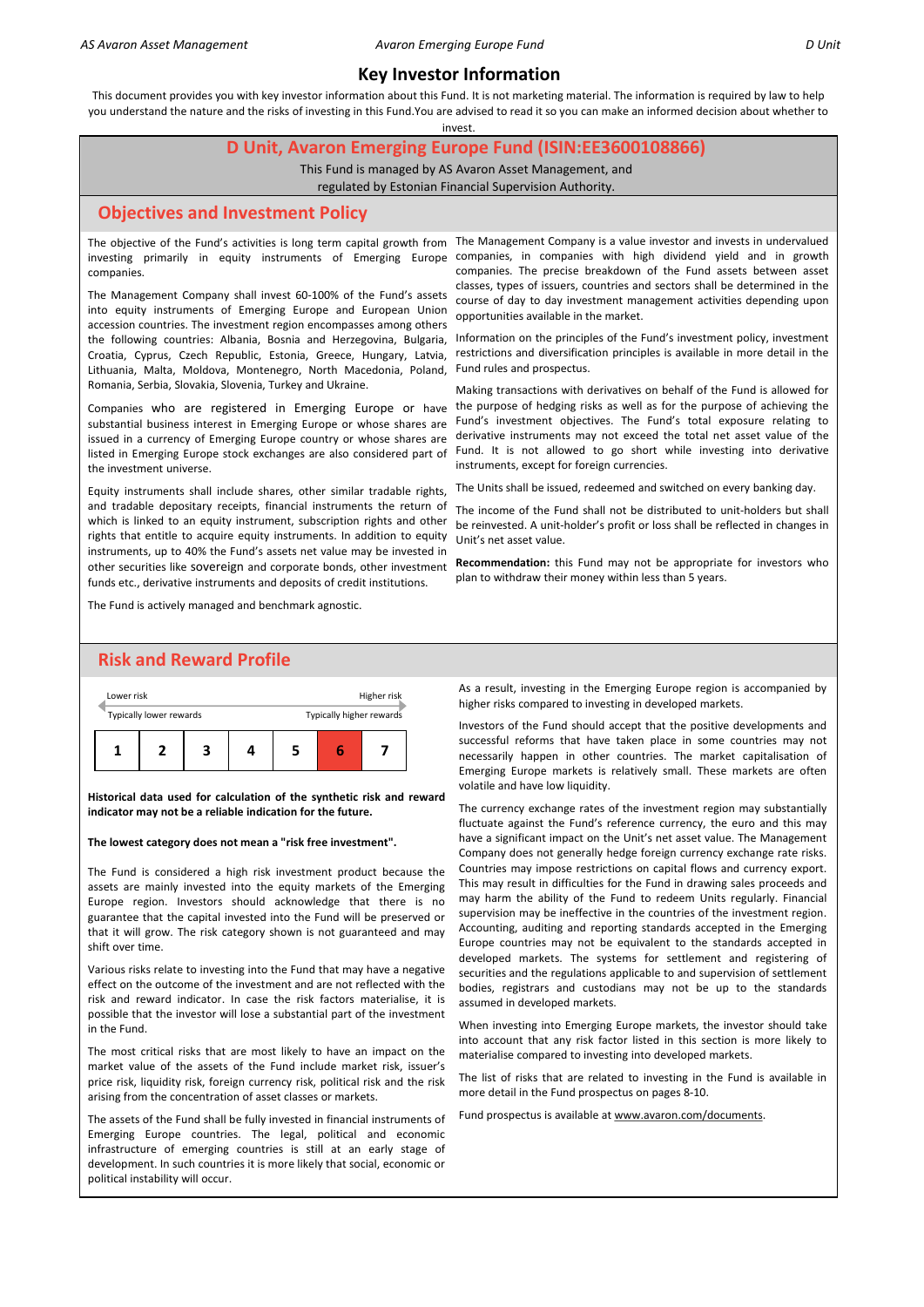The charges you pay are used to pay the costs of running the Fund, including the costs of marketing and distributing it. These charges reduce the potential growth of your investment.

| One-off charges taken before or after you invest              |       |    |
|---------------------------------------------------------------|-------|----|
| <b>Entry charge</b>                                           | none  |    |
| <b>Exit charge</b>                                            | none  |    |
|                                                               |       |    |
| Charges taken from the Fund over a year                       |       |    |
| Ongoing charge                                                | 2.47% | pr |
|                                                               |       |    |
| Charges taken from the Fund under certain specific conditions |       | Fu |
| Performance fee                                               | none  |    |

The **ongoing charge** figure is based on expenses for the year 2021. It includes management fee, custody fee, expenses related to keeping the register of the Units, fund administration fees, expenses related to auditing the Fund. This figure may vary from year to year.

or more information about charges, please see page 14 of the Fund ospectus.

Past performance is not a guarantee or indicative of future

Fund was launched on 23 April 2007, D Units were issued on 27

Past performance figure includes portfolio transaction costs, management fee, custody fee, expenses related to keeping the register of the Units, Fund administration fees, expenses related to auditing the Fund. Performance figure excludes entry

Past performance has been calculated in euros.

and prospectus is available at www.avaron.com/documents.

results.

September 2010.

and exit charges.

# **Past Performance**



# **Practical information**

- **•** Depositary is Swedbank AS (reg.no. 10060701).
- Fund rules and prospectus, annual and semi-annual reports are available free of charge at the Management Company's web page www.avaron.com/documents or by request from the Management Company.
- Description of the Management Company's remuneration policy, including information regarding the principles of calculating and persons responsible for determining the remuneration, is available at the Management Company´s website www.avaron.com. The description of the remuneration policy in form of a paper copy is made available to the investors at the registered office of the Management company upon request.
- The Management Company has outsourced the keeping account of the Fund's assets, organising the accounting of the Fund and determining the Fund's net asset value to Swedbank AS (reg.no. 10060701). The calculation of net asset value, subscription and redemption price of a Unit are done at least once for each banking day on the following banking day no later than 4.30 PM CET+1. The Management Company verifies calculations and discloses the information at its web site www.avaron.com.
- If a unit-holder is a taxable person, gains from Units may be taxable. The Management Company does not withhold any taxes on gains earned from Units. Declaring such gains in the tax declaration of accounting period is an obligation of a unit-holder. The tax system applicable to an investor may depend on the investor's residence for tax purposes, legal set-up and other circumstances. We advise to consult a professional tax advisor.
- AS Avaron Asset Management may be held liable solely on the basis of any statement contained in this document that is misleading, inaccurate or inconsistent with the relevant parts of the prospectus for the Fund.

This Fund is authorised in Estonia and regulated by Estonian Financial Supervision Authority. AS Avaron Asset Management is authorised in Estonia and regulated by Estonian Financial Supervision Authority.

**AVARON**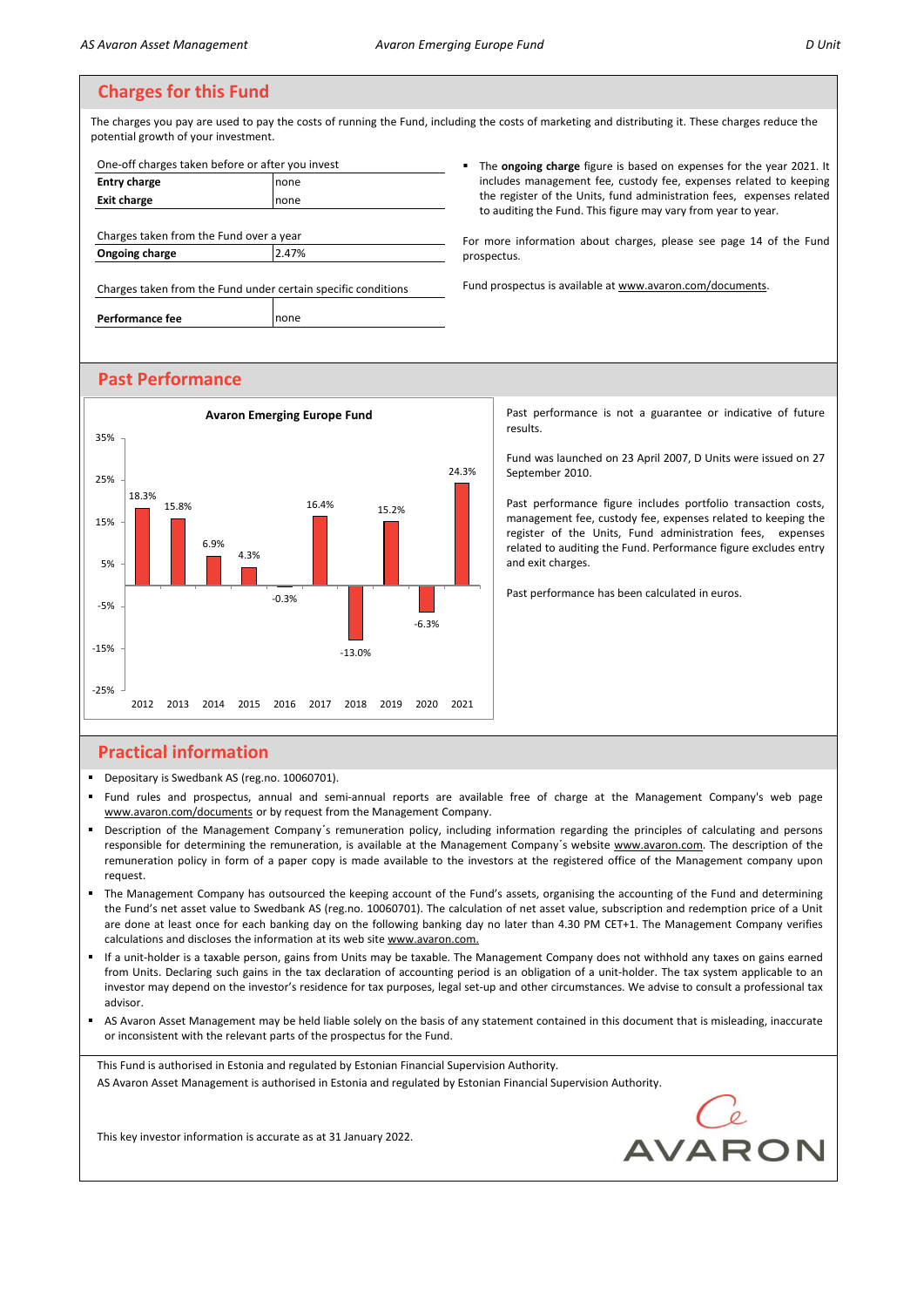This document provides you with key investor information about this Fund. It is not marketing material. The information is required by law to help you understand the nature and the risks of investing in this Fund.You are advised to read it so you can make an informed decision about whether to invest.

#### **E Unit, Avaron Emerging Europe Fund (ISIN:EE3600108874)**

This Fund is managed by AS Avaron Asset Management, and

regulated by Estonian Financial Supervision Authority.

#### **Objectives and Investment Policy**

investing primarily in equity instruments of Emerging Europe companies.

The Management Company shall invest 60-100% of the Fund's assets into equity instruments of Emerging Europe and European Union accession countries. The investment region encompasses among others the following countries: Albania, Bosnia and Herzegovina, Bulgaria, Croatia, Cyprus, Czech Republic, Estonia, Greece, Hungary, Latvia, Romania, Serbia, Slovakia, Slovenia, Turkey and Ukraine.

substantial business interest in Emerging Europe or whose shares are the investment universe.

linked to an equity instrument, subscription rights and other rights that minimum initial subscription amount of E Units is 500,000 EUR. like sovereign and corporate bonds, other investment funds etc., Unit's net asset value. Equity instruments shall include shares, other similar tradable rights, and entitle to acquire equity instruments. In addition to equity instruments, up to 40% the Fund's assets net value may be invested in other securities derivative instruments and deposits of credit institutions.

The Fund is actively managed but benchmark is used for the calculation of perfromance fee.

The objective of the Fund's activities is long term capital growth from The Management Company is a value investor and invests in undervalued companies, in companies with high dividend yield and in growth companies. The precise breakdown of the Fund assets between asset classes, types of issuers, countries and sectors shall be determined in the course of day to day investment management activities depending upon opportunities available in the market.

Information on the principles of the Fund's investment policy, investment Lithuania, Malta, Moldova, Montenegro, North Macedonia, Poland, restrictions and diversification principles is available in more detail in the Fund rules and prospectus.

Companies who are registered in Emerging Europe or have Making transactions with derivatives on behalf of the Fund is allowed for the purpose of hedging risks as well as for the purpose of achieving the issued in a currency of Emerging Europe country or whose shares are Fund's investment objectives. The Fund's total exposure relating to listed in Emerging Europe stock exchanges are also considered part of derivative instruments may not exceed the total net asset value of the Fund. It is not allowed to go short while investing into derivative instruments, except for foreign currencies.

tradable depositary receipts, financial instruments the return of which is The Units shall be issued and redeemed on every banking day. The

The income of the Fund shall not be distributed to unit-holders but shall be reinvested. A unit-holder's profit or loss shall be reflected in changes in

**Recommendation:** this Fund may not be appropriate for investors who plan to withdraw their money within less than 5 years.

## **Risk and Reward Profile**



**Historical data used for calculation of the synthetic risk and reward indicator may not be a reliable indication for the future.**

#### **The lowest category does not mean a "risk free investment".**

The Fund is considered a high risk investment product because the assets are mainly invested into the equity markets of the Emerging Europe region. Investors should acknowledge that there is no guarantee that the capital invested into the Fund will be preserved or that it will grow. The risk category shown is not guaranteed and may shift over time.

Various risks relate to investing into the Fund that may have a negative effect on the outcome of the investment and are not reflected with the risk and reward indicator. In case the risk factors materialise, it is possible that the investor will lose a substantial part of the investment in the Fund.

The most critical risks that are most likely to have an impact on the market value of the assets of the Fund include market risk, issuer's price risk, liquidity risk, foreign currency risk, political risk and the risk arising from the concentration of asset classes or markets.

The assets of the Fund shall be fully invested in financial instruments of Emerging Europe countries. The legal, political and economic infrastructure of emerging countries is still at an early stage of development. In such countries it is more likely that social, economic or political instability will occur.

As a result, investing in the Emerging Europe region is accompanied by higher risks compared to investing in developed markets.

Investors of the Fund should accept that the positive developments and successful reforms that have taken place in some countries may not necessarily happen in other countries. The market capitalisation of Emerging Europe markets is relatively small. These markets are often volatile and have low liquidity.

The currency exchange rates of the investment region may substantially fluctuate against the Fund's reference currency, the euro and this may have a significant impact on the Unit's net asset value. The Management Company does not generally hedge foreign currency exchange rate risks. Countries may impose restrictions on capital flows and currency export. This may result in difficulties for the Fund in drawing sales proceeds and may harm the ability of the Fund to redeem Units regularly. Financial supervision may be ineffective in the countries of the investment region. Accounting, auditing and reporting standards accepted in the Emerging Europe countries may not be equivalent to the standards accepted in developed markets. The systems for settlement and registering of securities and the regulations applicable to and supervision of settlement bodies, registrars and custodians may not be up to the standards assumed in developed markets.

When investing into Emerging Europe markets, the investor should take into account that any risk factor listed in this section is more likely to materialise compared to investing into developed markets.

The list of risks that are related to investing in the Fund is available in more detail in the Fund prospectus on pages 8-10.